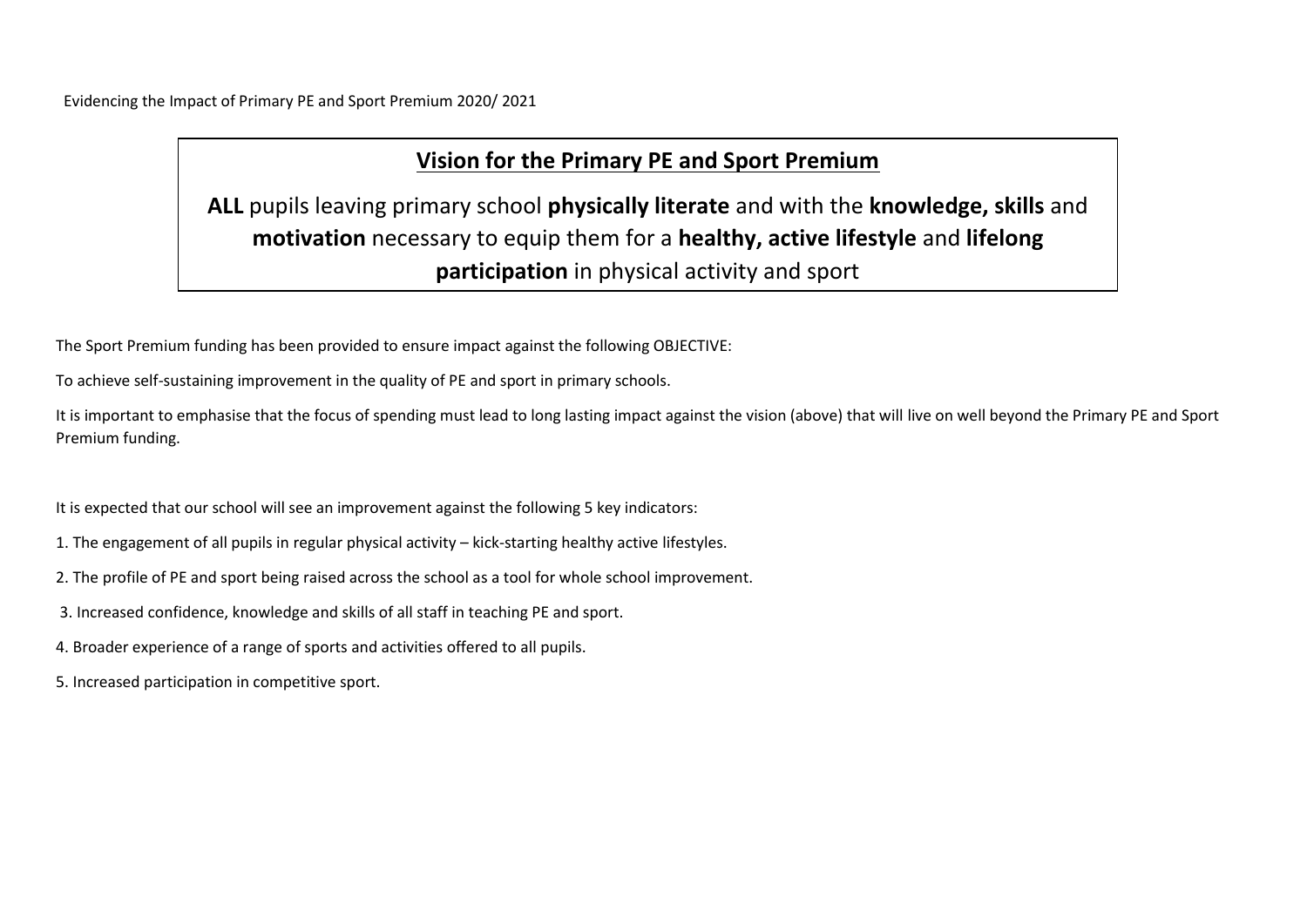# EVALUATION OF IMPACT/ LEARNING TO DATE

Name of school: Cestria Primary School

Academic Year: 2020/ 2021

| In previous years, have you completed a self-review of PE, physical activity and school sport?                     | Yes |
|--------------------------------------------------------------------------------------------------------------------|-----|
| Have you completed a PE, physical activity and sport action plan/ plan for the Primary PE and Sport Premium spend? | Yes |
| Is PE, physical activity and sport, reflective of your school development plan?                                    | Yes |
| Are your PE and sport premium spend and priorities included on your school website?                                | Yes |

### IMPACT OF THE SPORTS PRMIUM IN PREVIOUS YEARS

|                           | Impact of the Sports Premium in previous years. |             |             |             |
|---------------------------|-------------------------------------------------|-------------|-------------|-------------|
|                           | 2017/2018                                       | 2018/2019   | 2019/2020   | 2020/2021   |
| Percentage of pupils who  | $KS1 - 46%$                                     | $KS1 - 60%$ | $KS1 - N/A$ | $KS1 - N/A$ |
| engaged with after school | $KS2 - 59%$                                     | $KS2 - 82%$ | $KS2 - N/A$ | $KS2 - N/A$ |
| sports this year.         |                                                 |             |             |             |
| Percentage of pupils who  | $KS1 - 69%$                                     | $KS1 - 72%$ | $KS1 - N/A$ | $KS1 - N/A$ |
| engaged with sporting     | $KS2 - 71%$                                     | $KS2 - 75%$ | $KS2 - N/A$ | $KS2 - N/A$ |
| activity/ club outside of |                                                 |             |             |             |
| school.                   |                                                 |             |             |             |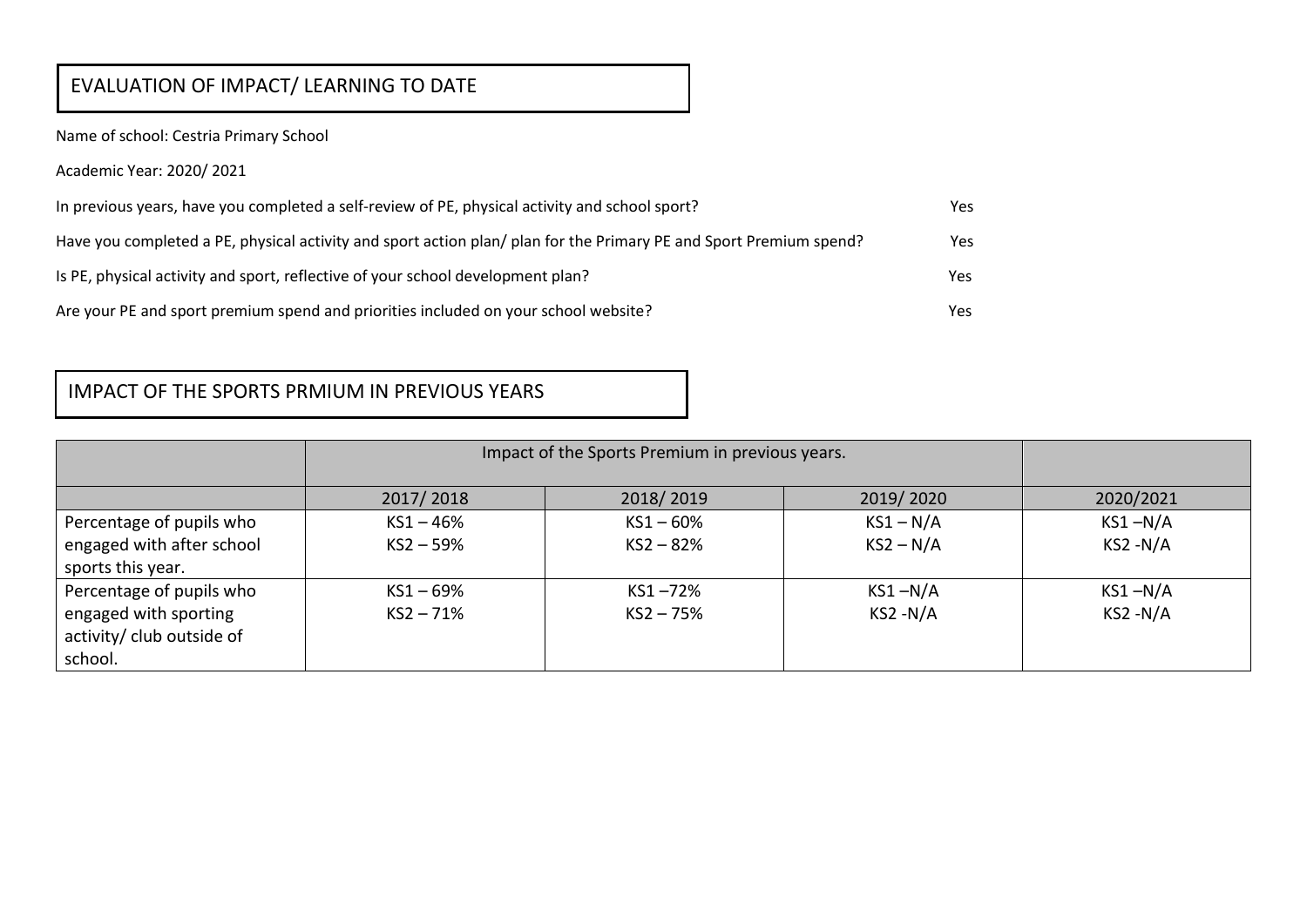#### SWIMMING AND WATER SAFETY

Swimming is an important skill and can encourage a healthy and active lifestyle. All Local Authority schools must provide swimming instruction either in key stage 1 or key stage 2. The programme of study for PE sets out the expectation that pupils should be taught to:

- Swim competently, confidently and proficiently over a distance of at least 25 metres.
- Use a range of strokes effectively [for example, front crawl, backstroke and breaststroke].
- Perform safe self-rescue in different water-based situations.

| <b>Swimming and Water Safety</b>                                                                                                                                                                               |                     |
|----------------------------------------------------------------------------------------------------------------------------------------------------------------------------------------------------------------|---------------------|
| What percentage of your Year 6 pupils could swim competently, confidently and proficiently over a distance of<br>at least 25 metres when they left your primary school at the end of last academic year?       | N/A - DUE TO COVID  |
| What percentage of your Year 6 pupils could use a range of strokes effectively [for example, front crawl,<br>backstroke and breaststroke] when they left your primary school at the end of last academic year? | N/A - DUE TO COVID  |
| What percentage of your Year 6 pupils could perform safe self-rescue in different water-based situations when<br>they left your primary school at the end of last academic year?                               | $N/A - DUE TO COVD$ |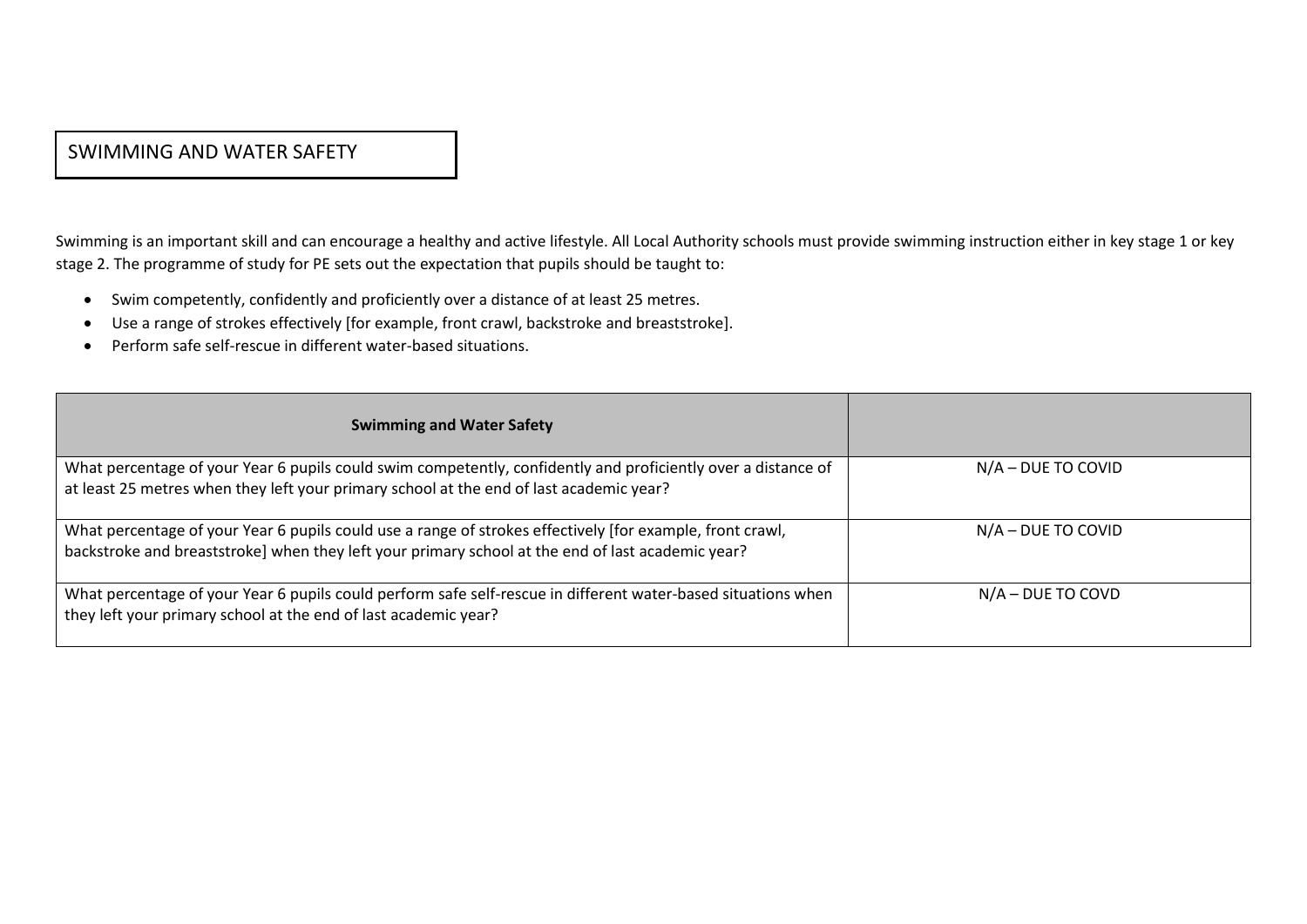# REFLECTION: WHAT HAVE WE ACHIEVED AND WHERE NEXT?

2019/2020

| Key priorities to date:                                                                                                                                                                                                                                                                                                                                                                                                                                                                            | Key achievements/ What worked well:                                                                                                                                                                                                                                                                                                                                                                                                                                                                                                             | Key Learning/ What will change next year:                                                                                                                                                                                                                                                                                                                                                                                                                                                                    |
|----------------------------------------------------------------------------------------------------------------------------------------------------------------------------------------------------------------------------------------------------------------------------------------------------------------------------------------------------------------------------------------------------------------------------------------------------------------------------------------------------|-------------------------------------------------------------------------------------------------------------------------------------------------------------------------------------------------------------------------------------------------------------------------------------------------------------------------------------------------------------------------------------------------------------------------------------------------------------------------------------------------------------------------------------------------|--------------------------------------------------------------------------------------------------------------------------------------------------------------------------------------------------------------------------------------------------------------------------------------------------------------------------------------------------------------------------------------------------------------------------------------------------------------------------------------------------------------|
| Provide a minimum of 2 hours physical activity<br>$\bullet$<br>per week for all children.<br>Change 4 Life Club- providing exercise for less<br>active children.<br>Active playtimes - encourages activity and<br>movement.<br>Continue to deliver a wide range of 'active'<br>After School Clubs. Including those gained from<br>parental questionnaires.<br>Profile of PE and Sport continuously raised<br>across the school and into the wider<br>community through the use of the school blog. | Increased daily activity for inactive children -<br>Active playtimes ensure all KS1 and KS2<br>children have the opportunity to be active<br>every day. % of targeted children attend<br>Change 4 Life club.<br>Continuously high numbers of children attend<br>after school 'active' clubs in both KS1 and KS2.<br>Increased participation in competitive sport.<br>Higher percentages of children attending<br>School Games Level 2+ competitions.<br>Continue to increase student well-being and<br>understanding of leading an active life. | Continue to offer new clubs to encourage<br>greater participation in after school activities<br>e.g. (Fencing, Dance, Cheerleading, OAA,<br>Netball).<br>Continue to repeat pupil voice survey to<br>assess the positive impact on Sport.<br>Sports Leaders fully established - organise<br>events, equipment and storage. Enter events<br>and discuss teams.<br>Continue to signpost children to sports clubs<br>not run during school time/ at school venue.<br>G&T register to record exceptional talent. |
| Recognition of those children who take part in<br>additional sport outside of school.<br>Develop specific fitness programmes for gifted<br>and talented children.                                                                                                                                                                                                                                                                                                                                  | Increased number of children participating in<br>out of school local clubs. (% of KS1 children<br>and % of KS2 children now attend an out of<br>school club).<br>Continue to increase student well-being and<br>understanding of leading an active life.<br>Assembly time and through PE sessions.                                                                                                                                                                                                                                              |                                                                                                                                                                                                                                                                                                                                                                                                                                                                                                              |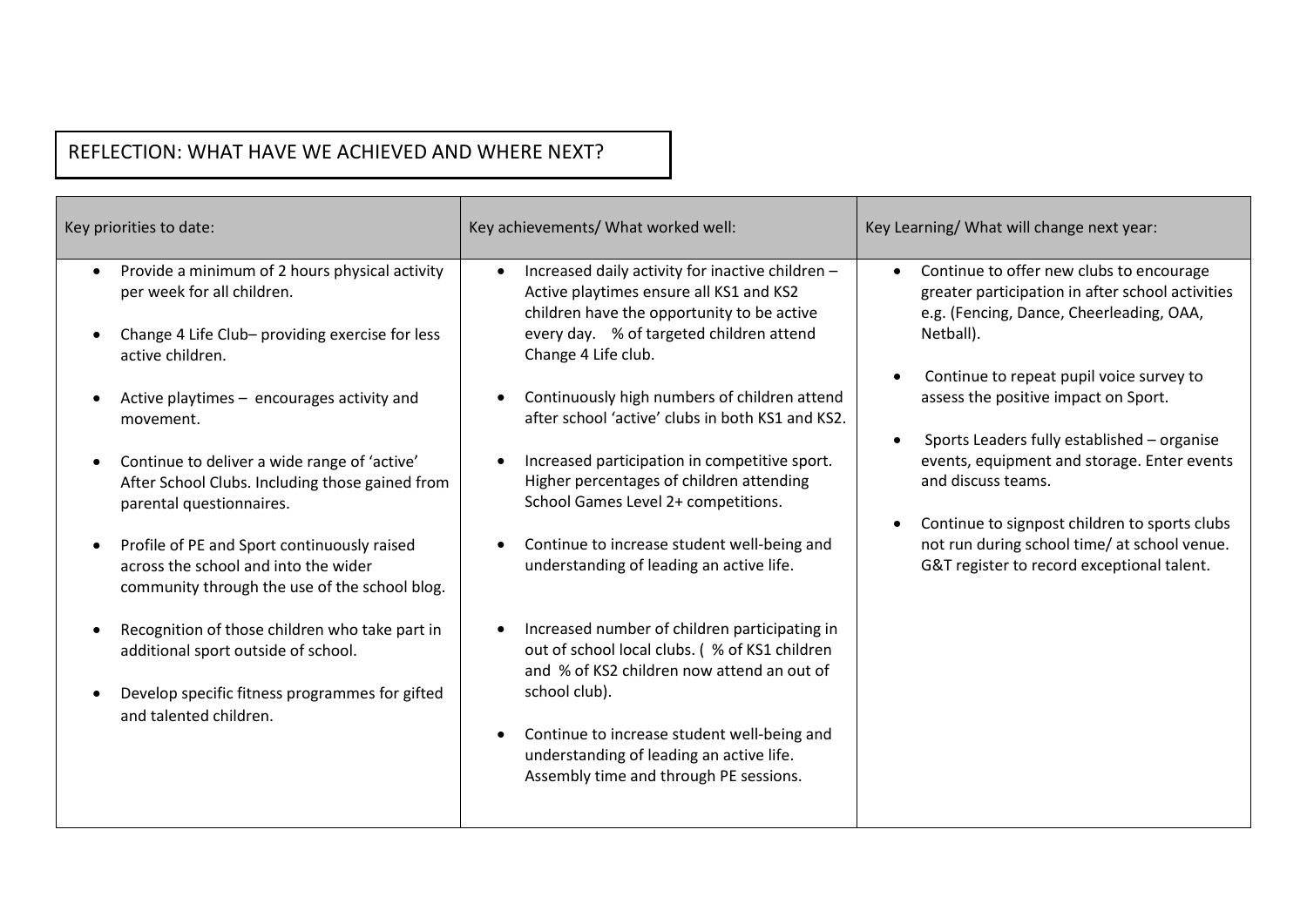| Academic<br>Year:<br>2020/2021 | Sports fund allocated:<br>£19,600                                                                                                                      |         |                                                                                                                                                                                                                                                                                                                                                              |                                                                                      |                                                                                                                                                                                                                                                                                                                                       |
|--------------------------------|--------------------------------------------------------------------------------------------------------------------------------------------------------|---------|--------------------------------------------------------------------------------------------------------------------------------------------------------------------------------------------------------------------------------------------------------------------------------------------------------------------------------------------------------------|--------------------------------------------------------------------------------------|---------------------------------------------------------------------------------------------------------------------------------------------------------------------------------------------------------------------------------------------------------------------------------------------------------------------------------------|
| Objective                      | Programme/ Initiative                                                                                                                                  | Cost    | Outcomes                                                                                                                                                                                                                                                                                                                                                     | <b>Evidence</b>                                                                      | <b>Impact</b>                                                                                                                                                                                                                                                                                                                         |
| 1, 2, 3, 4 & 5                 | PE HLTA<br>Support and teach<br>curriculum in PE lessons.                                                                                              | £17,850 | Support teachers in<br>specific areas.<br>Opportunities for the<br>children to be coached by<br>specialist/professional<br>sport coach.<br>Staff to see demonstration<br>lessons.                                                                                                                                                                            | Unable to support all<br>classes due to COVID<br>and unable to cross<br>bubbles.     | Due to the Coronavirus<br>pandemic, this was<br>postponed. Next year<br>we plan to get coaches<br>in to support teachers<br>in specific areas.                                                                                                                                                                                        |
|                                | Support at break and<br>lunchtimes.<br>Sports Leaders<br>Have a range of after<br>school sports clubs<br>(change4Life, dodgeball,<br>mindfulness etc). |         | Opportunities for target<br>children to participate in<br>sport and encourage<br>healthy lifestyles.<br>Greater number of children<br>taking part in competitive<br>sport.<br>Encourage children who do<br>not access clubs to<br>participate and join in<br>games and activities,<br>Encourages inactive<br>$\bullet$<br>children to become more<br>active. | Unable to support all<br>classes due to COVID<br>and unable to cross<br>bubbles.     | Due to the Coronavirus<br>pandemic, this was<br>postponed. Next year<br>we plan to get coaches<br>in to support teachers<br>in specific areas as well<br>as promote their sport.<br>Through remote<br>learning active<br>activities and materials<br>were sent out via our<br>Dojo to encourage<br>children to become<br>more active. |
|                                | More structured intra<br>competitions<br>Support the running of<br>school teams.                                                                       |         | Opportunities for all<br>children to experience<br>competitive sport.<br>Development of the<br>organisation of intra sport                                                                                                                                                                                                                                   | Unable to compete in<br>sport outside of<br>school or bubble due<br>to the pandemic. |                                                                                                                                                                                                                                                                                                                                       |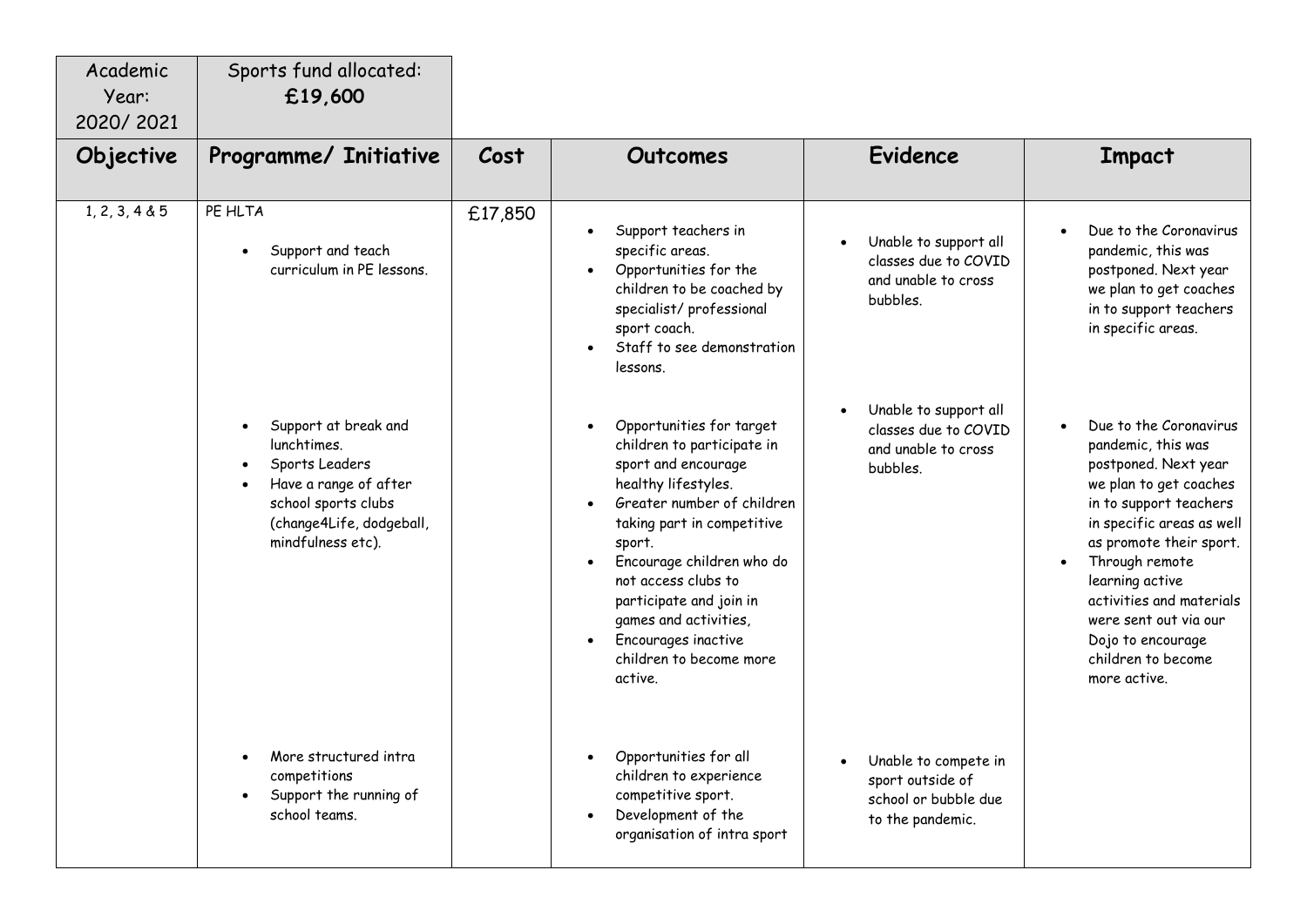|       |                                                                                                                                     |      | competitions to make it<br>fully inclusive and fun.                                                                                                                                                                                                        |                                                                                                                                                         |                                                                                                                                                                                                                                                                                   |
|-------|-------------------------------------------------------------------------------------------------------------------------------------|------|------------------------------------------------------------------------------------------------------------------------------------------------------------------------------------------------------------------------------------------------------------|---------------------------------------------------------------------------------------------------------------------------------------------------------|-----------------------------------------------------------------------------------------------------------------------------------------------------------------------------------------------------------------------------------------------------------------------------------|
|       | Support SEN/ less able<br>pupils                                                                                                    |      | Target children<br>$\bullet$<br>(interventions) to benefit<br>from additional support to<br>develop their fundamental<br>movement skills.                                                                                                                  | More intervention<br>groups including a<br>reception fine and<br>gross motor skills.                                                                    | 60% of the children<br>improved their motor<br>skills.                                                                                                                                                                                                                            |
|       | Support gifted and<br>talented pupils                                                                                               |      | Opportunities to develop<br>the skills of gifted and<br>talented pupils.<br>Encourages children to try<br>$\bullet$<br>a different sport.                                                                                                                  | Gifted and Talented x<br>2 groups taken out for<br>a 6 week programme.                                                                                  | Chn enjoyed the new<br>skills learnt and 3<br>pupils were able to<br>implement the skills<br>and become better in<br>their support.                                                                                                                                               |
|       | Promotion and development<br>of links to local sports<br>clubs and organisations<br>(Vixens, PV Development,<br>PV gymnastics etc). |      | Opportunities to try new<br>$\bullet$<br>sports through taster<br>sessions and make links<br>with local out of school<br>clubs, encouraging children<br>to participate in more out<br>of school clubs.<br>Community links with clubs<br>outside of school. | More children aware<br>of local sporting<br>opportunities within<br>the local area (All<br>Stars Cricket, Fast<br>Feet, Vixens, Get Fit<br>North East). | Due to the pandemic<br>chn were unable to<br>access local sporting<br>clubs.                                                                                                                                                                                                      |
| 2 & 5 | Participation in Level 3 Games (Tag<br>Rugby, swimming, Cross country etc)                                                          | £600 | Opportunities for pupils<br>to participate in a wide<br>range of competition<br>against other schools in<br>different locations<br>around County Durham.<br>Opportunities for all<br>children to experience<br>competitive sport.                          | Unable to do due to<br>$\bullet$<br>COVID                                                                                                               | Unfortunately, due to<br>Covid, competitive<br>games were only able<br>to go ahead in the<br>Summer term.<br>However, as a school,<br>we did as much as we<br>could fit in as we were<br>very aware that the<br>children had not had<br>the chance to compete<br>during the year. |